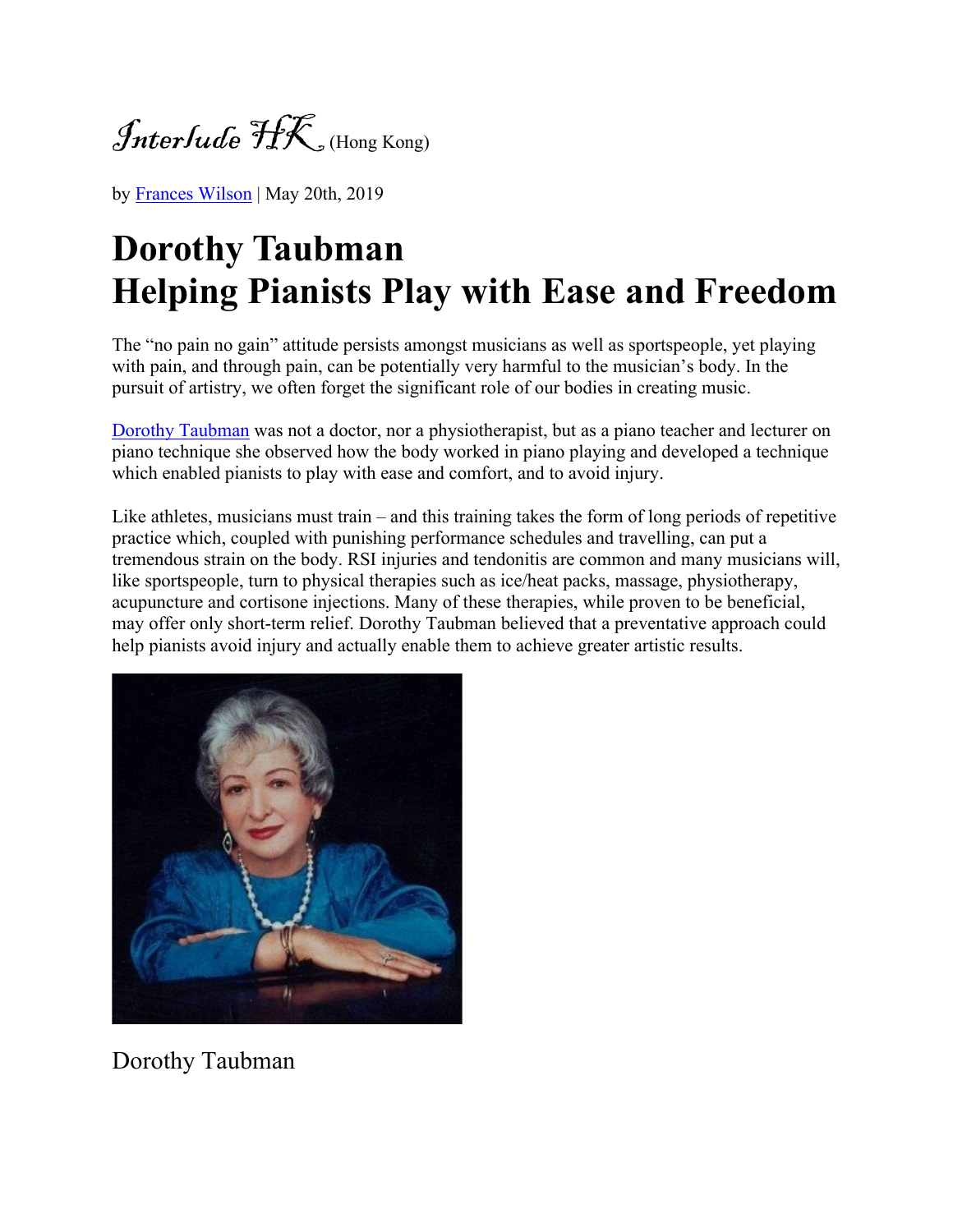Piano technique is often passed down from teachers to their students, and approaches to technique often focus on what playing looks like from the outside rather than analysing underlying principles of anatomy and biomechanics. With so little scientific study into piano technique, Dorothy Taubman's approach was revolutionary. She questioned how child prodigies could intuitively play complex or virtuosic repertoire apparently easefully with their tiny hands, and why such abilities are often lost when the maturing pianist transitions from 'intuitive' (natural) to conscious playing. She investigated her own playing, and challenged traditional and long-held pedagogical dogmas through her study of anatomy, physiology, physics, and the piano's physical construction.

[Bach: Was mir behagt, ist nur die muntre Jagd, BWV 208, "Hunt Cantata": Sheep May Safely](http://www.interlude.hk/front/dorothy-taubman-helping-pianists-play-ease-freedom/)  [Graze \(arr. E. Petri\) \(Leon Fleisher\)](http://www.interlude.hk/front/dorothy-taubman-helping-pianists-play-ease-freedom/)



## Leon Fleisher

She began developing her methods, which eventually led to the highly respected [Taubman](http://www.wellbalancedpianist.com/bptaubman.htm)  [Technique,](http://www.wellbalancedpianist.com/bptaubman.htm) in the 1950s, often flying the face of traditional piano technique and teaching methods which advocated aspects like finger independence, unnaturally curled fingers, and a rigid sitting position at the piano. Some people were suspicious of Ms Taubman's methods, or regarded her Institute as some kind of cult; but others embraced her approach and she helped many pianists prevent or recover from injuries which might have otherwise ended their playing careers, most notably [Leon Fleisher,](https://en.wikipedia.org/wiki/Leon_Fleisher) who lost the use of his right hand due to focal dystonia. For years he focussed on left hand repertoire, but thanks to Dorothy Taubman's support, he regained the use of his right hand.

*"Dorothy is absolutely extraordinary in her intuition of when you have pain, where it is you are doing something wrong, and how you can get rid of it"* – Leon Fleisher

Taubman believed that *"pain, insecurity and lack of technical control are symptoms of incoordination rather than a lack of practice, intelligence or talent"* and advocated an ergonomic approach to playing which she called "coordinate motion". This includes proper alignment of forearms, hands and fingers, utilising the natural curve of the fingers and hand, forearm rotations and the "walking arm" to reduce the need to twist or stretch into awkward positions, using coordinated movements and gravity such as arm weight to reduce muscular effort, and redistribution of notes to avoid stretching. Her method avoids awkward and